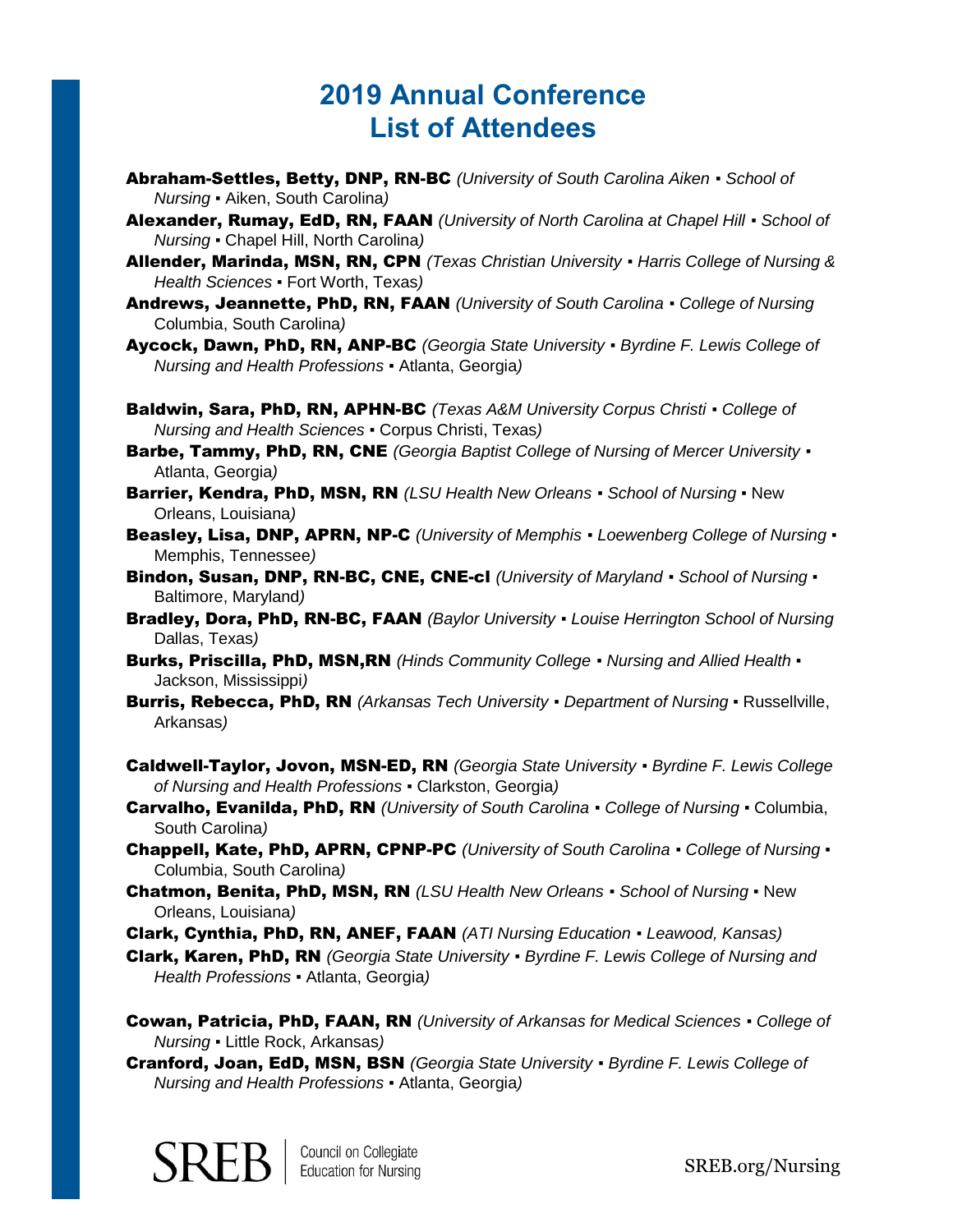- Daniel, Sandra, PhD, RN *(Georgia Southwestern State University ▪ College of Nursing and Health Sciences ▪* Americus, Georgia*)*
- Davis, Victoria, DNP, APRN, CPNP-PC *(University of South Carolina ▪ College of Nursing ▪* Columbia, South Carolina*)*
- Deloach, Charlette, DNP, MSN, RN *(Georgia State University ▪ Byrdine F. Lewis College of Nursing and Health Professions ▪* Clarkston, Georgia*)*
- Douglas, Charlene, PhD, MPH, RN, CPH *(George Mason University ▪ School of Nursing ▪* Fairfax, Virginia*)*
- Elliott, Kathy, EdS, MSN, RN *(Hinds Community College ▪ Nursing and Allied Health ▪* Jackson, Mississippi
- Fairchild, Rebecca, PhD, RN *(Alcorn State University ▪ School of Nursing ▪* Natchez, Mississippi*)*
- Flippo, Renee, DNP, APRN, CPNP-PC *(Baylor University ▪ Louise Herrington School of Nursing ▪* Dallas, Texas*)*
- Fogle, Elizabeth, PhD, RN *(Central Alabama Community College ▪Division of Nursing ▪* Childersburg, Alabama*)*
- Gadd, Holly, PhD, APRN, FNP-BC *(Southern Adventist University ▪ School of Nursing ▪* Collegedale, Tennessee*)*
- Garbee, Deborah, PhD, APRN, ACNS-BC *(LSU Health New Orleans ▪ School of Nursing ▪* New Orleans, Louisiana*)*
- Garner, Juanita, PhD, RN *(Southern University and A&M College ▪ College of Nursing & Allied Health ▪* Baton Rouge, Louisiana*)*
- Gleason, Kelly, RN, PhD *(Johns Hopkins University ▪ School of Nursing ▪* Baltimore, Maryland*)*
- Harnois-Church, Patty, PhD, MSN, MHA, RN *(East Tennessee State University ▪ College of Nursing ▪* Johnson City, Tennessee*)*
- Harrison, Joy, MSN, RN *(Coastal Alabama Community College ▪ Nursing and Allied Health ▪* Bay Minette, Alabama*)*
- Hart, Carolyn, PhD, RN, CNE *(Barry University* · College of Nursing and Health Sciences · Miami Shores, Florida*)*
- Hart, Susan, PhD, RN *(William Carey University ▪ School of Nursing ▪* Hattiesburg, Mississippi*)*
- Hendricks, Constance, PhD, RN, FAAN *(Tuskegee University ▪ School of Nursing and Allied Health ▪* Tuskegee, Alabama*)*
- Hoff, Julie, PhD, RN *(Texas A&M University Corpus Christi ▪ College of Nursing and Health Sciences ▪* Corpus Christi, Texas*)*
- Hufft, Anita, PhD, RN (*Retired Dean, Texas Woman's University ▪ College of Nursing ▪* Denton, Texas
- Jenerette, Coretta, PhD, RN, AOCN, CNE, FAAN *(University of South Carolina ▪ College of Nursing ▪* Columbia, South Carolina*)*
- Kirkendoll, Kenya, MPH, MSN *(Georgia State University ▪ Byrdine F. Lewis College of Nursing and Health Professions ▪* Atlanta, Georgia*)*

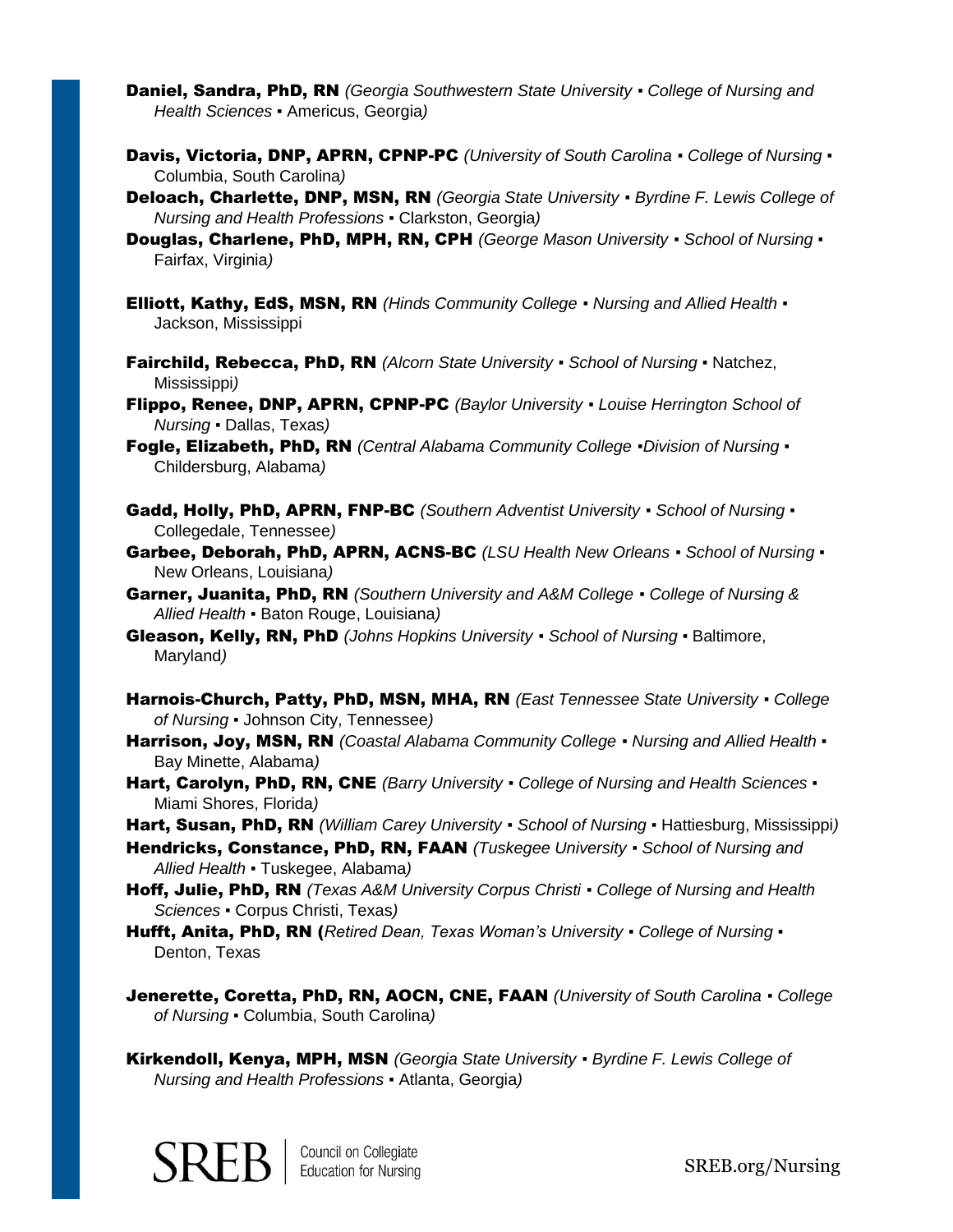Lancaster, Barbara, DNP *(Middle Tennessee State University ▪ School of Nursing ▪* Sparta, Tennessee*)*

Lewis, Jennifer, PhD, MSN/MBA, RN *(NC Board of Nursing ▪* Raleigh, North Carolina*)*

- Likes, Wendy, PhD, DNSc, APRN-BC, FAANP *(UT Health Science Center ▪ College of Nursing ▪* Memphis, Tennessee*)*
- Lingle, Wendy, MSN, RN *(Hinds Community College ▪ Nursing and Allied Health ▪* Jackson, Mississippi*)*
- Lockwood, Suzy, PhD, MSN, RN, OCN, FAAN *(Texas Christian University ▪ Harris College of Nursing & Health Sciences ▪* Fort Worth, Texas
- Lundstrom, Alicia, PhD, RN, CNE *(William Carey University ▪ School of Nursing ▪* Hattiesburg, Mississippi*)*
- Maddox, Contessar, MSN-Ed, RN, CEN *(Georgia State University ▪ Byrdine F. Lewis College of Nursing and Health Professions ▪* Clarkston, Georgia*)*
- Maguire, Denise, PhD, RN, CNL, FAAN *(University of South Florida ▪ College of Nursing ▪* Tampa, Florida*)*
- Mason Barber, Linda, PhD, RN *(Georgia Baptist College of Nursing of Mercer University ▪* Atlanta, Georgia*)*
- McFadden, John, PhD, CRNA, APRN *(Barry University ▪ College of Nursing and Health Sciences ▪* Miami, Florida*)*
- McGahee, Thayer, PhD, RN *(University of South Carolina Aiken ▪ School of Nursing ▪* Aiken, South Carolina*)*
- Miceli, Julie, J.D. *(Husch Blackwell ▪* Chicago, Illinois*)*
- Miller-Wilson, Kelley, DNP,MSN, CMSRN *(Georgetown University ▪ School of Nursing and Health Studies ▪* Washington, DC*)*
- Murillo, Crystal, PhD, RN, CHSE *(University of South Carolina ▪ College of Nursing ▪* Columbia, South Carolina*)*
- Murray, Audrey, PhD, MSN, RN *(Hinds Community College ▪ Nursing and Allied Health ▪* Jackson, Mississippi*)*
- Oetjen, Cheryl, DNP, APRN, FNP-BC *(George Mason University ▪ School of Nursing ▪* Fairfax, Virginia*)*
- Pate, Mary Frances, PhD, MSN, RN *(Kennesaw State University ▪ Wellstar School of Nursing ▪* Kennesaw, Georgia*)*
- Petty, Deborah, DNP, APRN, ACNS-BC *(Baylor University ▪ Louise Herrington School of Nursing ▪* Dallas, Texas*)*
- Pompey, Joyce, APRN, DNP *(University of South Carolina Aiken ▪ School of Nursing ▪* Aiken, South Carolina*)*
- Porche, Demetrius, DNS, PhD *(LSU Health New Orleans ▪ School of Nursing ▪* New Orleans, Louisiana*)*
- Quillen, Tabitha, MSN, RN-BC, CNE *(East Tennessee State University ▪ College of Nursing* Johnson City, Tennessee*)*
- Ribar, Alicia, PhD, APRN, FNP-BC *(University of South Carolina ▪ College of Nursing ▪* Columbia, South Carolina*)*
- Rossler, Kelly, Ph.D, RN, CHSE *(Baylor University ▪ Louise Herrington School of Nursing ▪* Dallas, Texas*)*